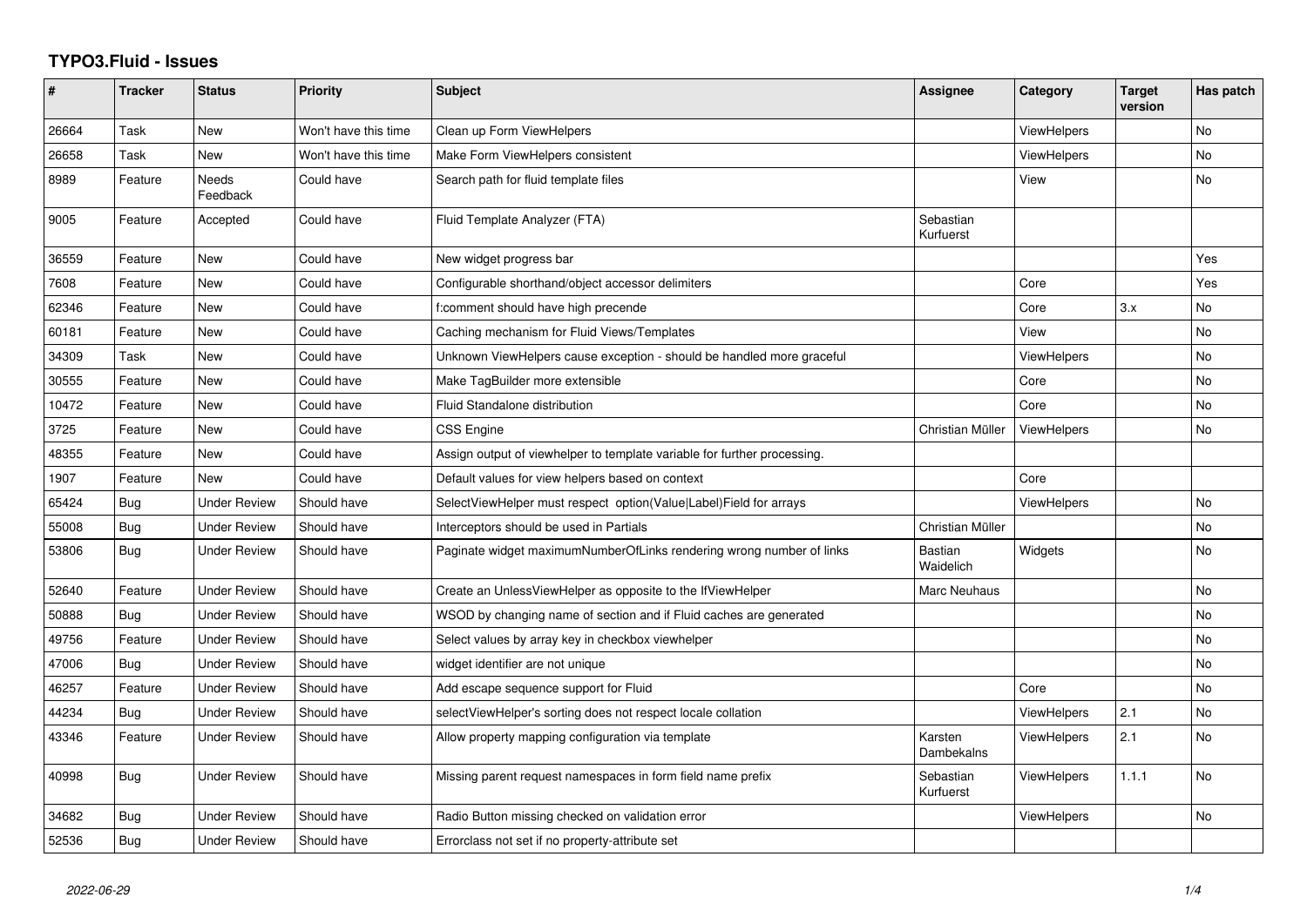| $\pmb{\#}$ | <b>Tracker</b> | <b>Status</b>     | <b>Priority</b> | <b>Subject</b>                                                                   | <b>Assignee</b>             | Category           | <b>Target</b><br>version | Has patch |
|------------|----------------|-------------------|-----------------|----------------------------------------------------------------------------------|-----------------------------|--------------------|--------------------------|-----------|
| 58862      | Bug            | Needs<br>Feedback | Should have     | FormViewHelper doesn't accept NULL as value for \$arguments                      | Bastian<br>Waidelich        | ViewHelpers        |                          | Yes       |
| 46289      | Bug            | Needs<br>Feedback | Should have     | Enable Escaping Interceptor in XML request format                                |                             | View               | 2.0.1                    | No        |
| 46091      | Task           | Needs<br>Feedback | Should have     | Show source file name and position on exceptions during parsing                  |                             |                    |                          | No        |
| 36662      | Bug            | Needs<br>Feedback | Should have     | Checked state isn't always correct when property is collection                   | Kevin Ulrich<br>Moschallski | <b>ViewHelpers</b> | 1.1.1                    | No        |
| 33394      | Feature        | Needs<br>Feedback | Should have     | Logical expression parser for BooleanNode                                        | <b>Tobias Liebig</b>        | Core               |                          | No        |
| 8491       | Task           | Needs<br>Feedback | Should have     | link.action and uri.action differ in absolute argument                           | Karsten<br>Dambekalns       | ViewHelpers        |                          | No        |
| 3291       | Feature        | Needs<br>Feedback | Should have     | Cacheable viewhelpers                                                            |                             |                    |                          | No        |
| 45345      | Feature        | Needs<br>Feedback | Should have     | Easy to use comments for fluid that won't show in output                         |                             |                    |                          |           |
| 28551      | Bug            | Accepted          | Should have     | (v4) backport VHTest                                                             | Sebastian<br>Kurfuerst      |                    |                          | No        |
| 5933       | Feature        | Accepted          | Should have     | Optional section rendering                                                       | Sebastian<br>Kurfuerst      | <b>ViewHelpers</b> |                          | No        |
| 32035      | Task           | New               | Should have     | Improve fluid error messages                                                     |                             | Core               |                          | Yes       |
| 30937      | <b>Bug</b>     | New               | Should have     | CropViewHelper stringToTruncate can't be supplied so it can't be easily extended |                             | ViewHelpers        |                          | Yes       |
| 60271      | Feature        | New               | Should have     | Paginate viewhelper, should also support arrays                                  |                             |                    |                          | No        |
| 60003      | Feature        | New               | Should have     | Add required-Attribute to f:form.password                                        |                             | <b>ViewHelpers</b> |                          | No        |
| 58983      | Bug            | New               | Should have     | format.date does not respect linebreaks and throws exception                     |                             |                    |                          | No        |
| 58921      | Bug            | New               | Should have     | f:form.* VHs crash if NOT inside f:form but followed by f:form                   |                             |                    |                          | No        |
| 56237      | Task           | New               | Should have     | in-line (Condition) ViewHelpers should not evaluate on parsing                   |                             |                    |                          | No        |
| 54284      | Bug            | New               | Should have     | Default Option for Switch/Case VH                                                |                             | ViewHelpers        |                          | No        |
| 54195      | Task           | New               | Should have     | Rename and move FormViewHelper's errorClass value, currently 'f3-form-error'     | Adrian Föder                | ViewHelpers        |                          | No        |
| 52591      | Bug            | New               | Should have     | The Pagination Widget broken for joined objects                                  |                             |                    |                          | No        |
| 52419      | Bug            | New               | Should have     | Wrong PHPDocs notation for default value inline f:translate viewhelper           |                             |                    | 2.0                      | No        |
| 51277      | Feature        | New               | Should have     | ViewHelper context should be aware of actual file occurrence                     |                             |                    |                          | No        |
| 49600      | Bug            | New               | Should have     | f:form tag shown as a HTML on frontend                                           |                             | ViewHelpers        |                          | No        |
| 47669      | Task           | New               | Should have     | FormViewHelper does not define the default request method                        |                             |                    |                          | No        |
| 46545      | Feature        | New               | Should have     | Better support for arrays in options of SelectViewHelper                         |                             |                    |                          | No        |
| 45394      | Task           | New               | Should have     | Forwardport Unit test for standalone view                                        |                             | View               |                          | No        |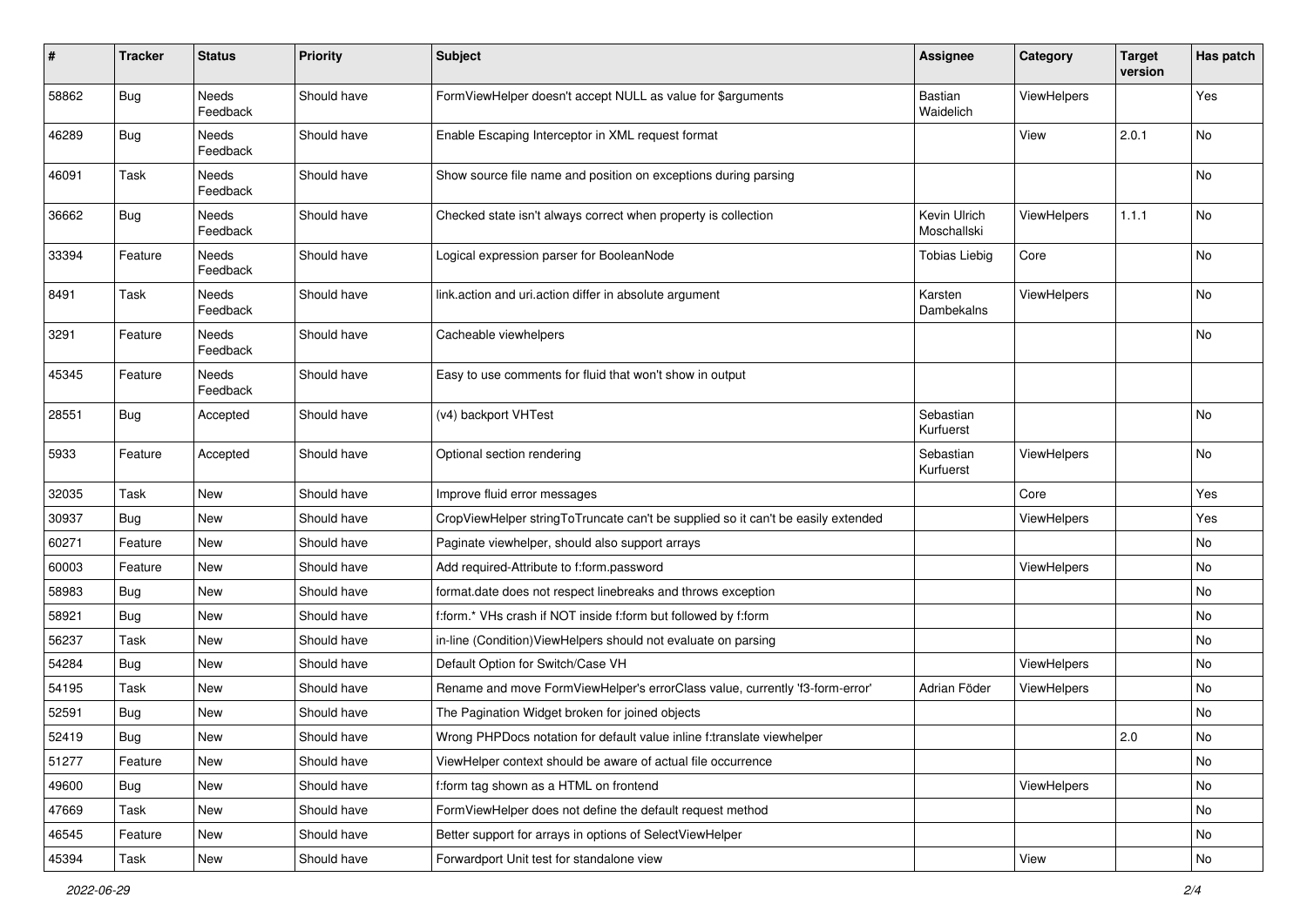| ∦     | <b>Tracker</b> | <b>Status</b>       | <b>Priority</b> | <b>Subject</b>                                                                                              | <b>Assignee</b>        | Category    | <b>Target</b><br>version | Has patch |
|-------|----------------|---------------------|-----------------|-------------------------------------------------------------------------------------------------------------|------------------------|-------------|--------------------------|-----------|
| 45153 | Feature        | New                 | Should have     | f:be.menus.actionMenuItem - Detection of the current select option is insufficient                          |                        |             |                          | <b>No</b> |
| 43072 | Task           | New                 | Should have     | Remove TOKENS for adding templates fallback in Backporter                                                   |                        | View        |                          | No        |
| 43071 | Task           | New                 | Should have     | Remove TOKENS for adding fallback teplates in B                                                             |                        |             |                          | No        |
| 42743 | Task           | New                 | Should have     | Remove inline style for hidden form fields                                                                  |                        |             |                          | No        |
| 42397 | Feature        | New                 | Should have     | Missing viewhelper for general links                                                                        |                        |             |                          | No        |
| 40081 | Feature        | New                 | Should have     | Allow assigned variables as keys in arrays                                                                  |                        |             |                          | No        |
| 39990 | Bug            | New                 | Should have     | Same form twice in one template: hidden fields for empty values are only rendered<br>once                   |                        | Core        |                          | No        |
| 39936 | Feature        | New                 | Should have     | registerTagAttribute should handle default values                                                           |                        | ViewHelpers |                          | No        |
| 38130 | Feature        | New                 | Should have     | Checkboxes and multiple select fields should have an assignable default value                               |                        |             |                          | No        |
| 37619 | <b>Bug</b>     | New                 | Should have     | Fatal Error when using variable in name attribute of Section ViewHelper                                     |                        | ViewHelpers |                          | <b>No</b> |
| 37095 | Feature        | New                 | Should have     | It should be possible to set a different template on a Fluid TemplateView inside an<br>action               | Christopher<br>Hlubek  |             |                          | No        |
| 36655 | Bug            | <b>New</b>          | Should have     | <b>Pagination Links</b>                                                                                     |                        | Widgets     |                          | <b>No</b> |
| 36410 | Feature        | New                 | Should have     | Allow templates to send arguments back to layout                                                            |                        | ViewHelpers |                          | No        |
| 33215 | Feature        | New                 | Should have     | RFC: Dynamic values in ObjectAccess paths                                                                   |                        |             |                          | No        |
| 31955 | Feature        | New                 | Should have     | f:uri.widget                                                                                                |                        | Widgets     |                          | <b>No</b> |
| 28554 | <b>Bug</b>     | New                 | Should have     | (v4) implement feature flag to disable caching                                                              |                        |             |                          | No        |
| 28553 | <b>Bug</b>     | New                 | Should have     | improve XHProf test setup                                                                                   |                        |             |                          | <b>No</b> |
| 28552 | Bug            | New                 | Should have     | (v5) write ViewHelper test for compiled run; adjust functional test to do two passes<br>(uncached & cached) |                        |             |                          | No        |
| 28550 | Bug            | New                 | Should have     | (v4) make widgets cacheable, i.e. not implement childnodeaccess interface                                   |                        |             |                          | No        |
| 28549 | Bug            | New                 | Should have     | make widgets cacheable, i.e. not implement childnodeaccess interface                                        |                        |             |                          | No        |
| 12863 | <b>Bug</b>     | New                 | Should have     | Attributes of a viewhelper can't contain a '-'                                                              | Sebastian<br>Kurfuerst | Core        |                          | No        |
| 10911 | Task           | New                 | Should have     | Tx_Fluid_ViewHelpers_Form_AbstractFormViewHelper->renderHiddenIdentityField<br>should be more reliable      |                        | ViewHelpers |                          | No        |
| 8648  | Bug            | New                 | Should have     | format.crop ViewHelper should support all features of the crop stdWrap function                             |                        | ViewHelpers |                          | No        |
| 3481  | Bug            | New                 | Should have     | Use ViewHelperVariableContainer in PostParseFacet                                                           |                        | Core        |                          | No        |
| 13045 | <b>Bug</b>     | New                 | Should have     | Entity decode of strings are different between if-conditions and output of variable                         |                        |             |                          |           |
| 9950  | Task           | New                 | Should have     | Binding to nested arrays impossible for form-elements                                                       |                        | ViewHelpers |                          |           |
| 9514  | Feature        | New                 | Should have     | Support explicit Array Arguments for ViewHelpers                                                            |                        |             |                          |           |
| 4704  | Feature        | New                 | Should have     | Improve parsing exception messages                                                                          |                        | Core        |                          |           |
| 51239 | Bug            | <b>Under Review</b> | Must have       | AbstractViewHelper use incorrect method signature for "\$this->systemLogger->log()"                         | Adrian Föder           | Core        |                          | Yes       |